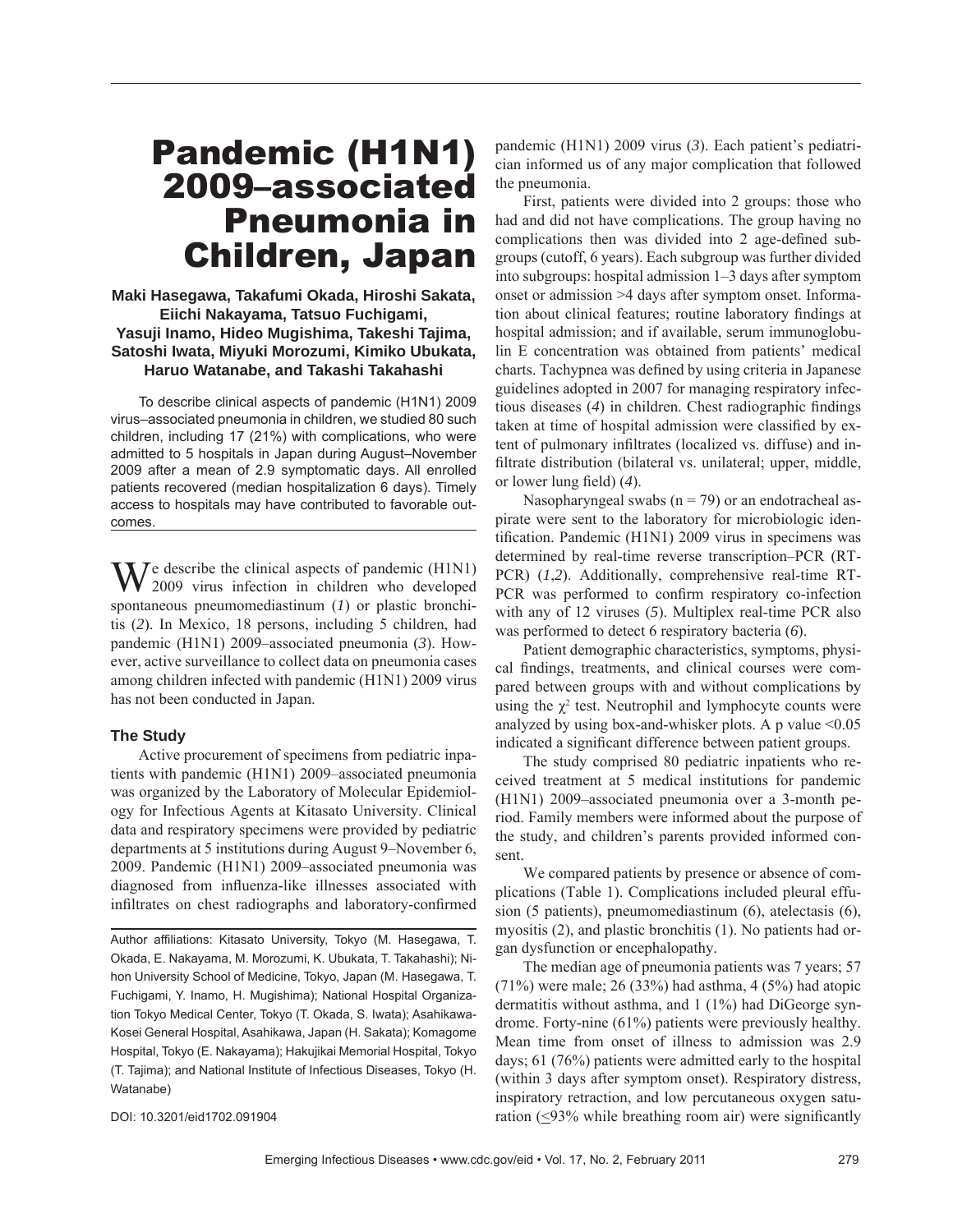#### **DISPATCHES**

| Table 1. Demographic characteristics and clinical features of children hospitalized with pandemic (H1N1) 2009–associated |  |
|--------------------------------------------------------------------------------------------------------------------------|--|
| pneumonia, Japan, August-November 2009*                                                                                  |  |

|                                                                                                                                                                                                   |                            | Group A, no complications,  | Group B, complications, | p value. |
|---------------------------------------------------------------------------------------------------------------------------------------------------------------------------------------------------|----------------------------|-----------------------------|-------------------------|----------|
| Variable                                                                                                                                                                                          | Total                      | $n = 63$                    | $n = 17$                | A vs. B  |
| Sex, M/F                                                                                                                                                                                          | 57 (71.3)/23 (28.8)        | 46 (73.0)/17 (27.0)         | 11 (64.7)/6 (35.3)      | 0.71     |
| Median age, y (range)                                                                                                                                                                             | $7 y (9 \text{ mo} - 14y)$ | $7 y (9 \text{ mo} - 14 y)$ | $6y(4y-12y)$            | 0.41     |
| $\leq$ 1 y                                                                                                                                                                                        | 4(5)                       | 4(6.3)                      | U                       |          |
| $2-5y$                                                                                                                                                                                            | 14 (17.5)                  | 11(17.5)                    | 3(17.6)                 |          |
| ≥6 y                                                                                                                                                                                              | 62 (77.5)                  | 48 (76.2)                   | 14 (82.3)               |          |
| History of asthma                                                                                                                                                                                 | 26 (32.5)                  | 21(33.3)                    | 5(29.4)                 | 0.76     |
| Admission <3 d/>4 d after symptom onset                                                                                                                                                           | 61 (76.3)/19 (23.8)        | 45 (71.4)/18 (28.6)         | 16 (94.1)/1 (5.9)       | 0.10     |
| Major symptoms, physical findings                                                                                                                                                                 |                            |                             |                         |          |
| Cough                                                                                                                                                                                             | 66 (82.5)                  | 53(84.1)                    | 13 (76.5)               | 0.71     |
| Respiratory distress                                                                                                                                                                              | 29 (36.3)                  | 17(27.0)                    | 12(70.6)                | < 0.01   |
| Fever > 38°C                                                                                                                                                                                      | 74 (92.5)                  | 58 (92.1)                   | 16(94.1)                | 0.53     |
| Tachypnea                                                                                                                                                                                         | 57 (71.3)                  | 42 (66.6)                   | 15(88.2)                | 0.15     |
| Inspiratory retraction                                                                                                                                                                            | 39 (48.8)                  | 27 (42.9)                   | 12(70.6)                | 0.04     |
| Rhonchi                                                                                                                                                                                           | 48 (60.0)                  | 40 (63.5)                   | 8(47.1)                 | 0.22     |
| SpO <sub>2</sub> < 93                                                                                                                                                                             | 39 (48.8)                  | 25 (39.7)                   | 14 (82.4)               | < 0.01   |
| Treatment and clinical course                                                                                                                                                                     |                            |                             |                         |          |
| $O2$ supplementation                                                                                                                                                                              | 49 (61.3)                  | 34(54.0)                    | 15(88.2)                | 0.01     |
| Mean duration of $O2$ administration, d                                                                                                                                                           | $3.5(1 - 11)$              | $2.9(1-6)$                  | $4.7(1 - 11)$           | 0.02     |
| (range)                                                                                                                                                                                           |                            |                             |                         |          |
| Treatment with oseltamivir                                                                                                                                                                        | 67 (83.8)                  | 51 (80.9)                   | 16(94.1)                | 0.35     |
| Treatment with antimicrobial drugs+                                                                                                                                                               | 63 (78.8)                  | 46 (73.0)                   | 17 (100)                | 0.04     |
| Isoproterenol inhalation                                                                                                                                                                          | 6(7.5)                     | 0                           | 6(35.3)                 | < 0.01   |
| Median duration of hospitalization, d (range)                                                                                                                                                     | $6(3-18)$                  | $6(3-9)$                    | $8(5-18)$               | < 0.01   |
| *Values are no. (%) except as indicated. $SpO2$ , percutaneous oxygen saturation while breathing room air.<br>+Parenteral infusion of sulbuctum/ampicillin or cefazoin was carried out for 3-5 d. |                            |                             |                         |          |

more frequent among patients with than without complications ( $p<0.01$ ).

Infiltrates were more often localized (64 patients) than diffuse (16 patients). Unilateral localized infiltrates occurred more commonly in a lower lung field than in upper or middle fields, and unilateral infiltrates were more common in the right than left lung.

Clinical laboratory results are shown in Table 2. The neutrophil count was significantly higher in patients with complications than in others (Figure 1). Lymphopenia  $(\leq1,000 \text{ cells/µL})$  was characteristic in children with complications and in children who had no complications and were  $\geq$ 6 years of age and admitted to the hospital on day 1–3 of illness (Figure 2). Lymphocyte count was signifi cantly higher in the corresponding group with admission >4 days after onset. Serum immunoglobulin E concentration was high (>170 IU/mL) in both groups admitted on day 1–3, regardless of whether complications were present.

PCR detected bacteria in nasopharyngeal specimens from 41 (51%) patients. Organisms present included *Strep-*

| November 2009*                |                                     |                      |                                  |  |
|-------------------------------|-------------------------------------|----------------------|----------------------------------|--|
|                               | Group A, no complications, $n = 63$ |                      | Group B, complications, $n = 17$ |  |
| Characteristic                | Age $< 5$ y, n = 15                 | Age $>6$ y, n = 48   | Age $>6$ y, n = 14               |  |
| Leukocytes, cells/µL (range)+ | 6,400 (3,600-14,400)                | 7,400 (2,400-17,100) | 14,200 (5,100-22,700)            |  |
| Neutrophils‡                  | 4,929 (2,227-8,256)                 | 6,081(1,248-15,287)  | 12,849 (4,182-22,042)            |  |
| Lymphocytes§                  | 1,593 (74-7,638)                    | 608 (214-2,064)      | 560 (295-1,889)                  |  |
| Eosinophils                   | $0(0-102)$                          | $16(0 - 918)$        | $23(0-145)$                      |  |
| Monocytes                     | 240 (37-1,685)                      | 359 (99-1,271)       | $337(0 - 714)$                   |  |
| CRP, mg/dL (range)¶           | $1.0(0.1 - 2.9)$                    | $2.4(0.05 - 11.95)$  | $3.5(1 - 7.83)$                  |  |
| LDH, $IU/L$ (range) $\P$      | 304 (230-415)                       | 248 (182-575)        | 248 (193-353)                    |  |
| $CK$ , $IU/L$ (range) $\P$    | 101 (40-328)                        | 110 (29-2,240)       | 148 (57-1,524)                   |  |
| $lgE$ , IU/mL (range)#        | $61(7.3 - 311)$                     | 443 (34-4,680)       | 1,058 (43-4,011)                 |  |

Table 2. Laboratory test results for children hospitalized with pandemic (H1N1) 2009–associated pneumonia, Japan, August– November 2009\*

\*CRP, C-reactive protein; LDH, lactate dehydrogenase; CK, creatine kinase; Ig, immunoglobulin.

†Reference ranges by age group: <1 y, 7,000–15,000; 2–5 y, 7,000–11,000; >6 y, 6,500–10,000.

‡Reference range by age group: <1 y, 4,000–8,000; 2–5 y, 2,500–5,500; >6 y, 3,000–5,000.

§Reference range by age group:  $\leq$ 1 y, 4,000–11,000; 2–5 y, 3,000–7,000;  $\geq$ 6 y, 2,500–4,500.

¶Reference upper limits for CRP, LDH, and CK levels are 0.3, 400, and 200, respectively. #Reference ranges for IgE by age group: 1–3 y, <30; 4–6 y, <110; >7 y, <170. Serum IgE data were analyzed when available.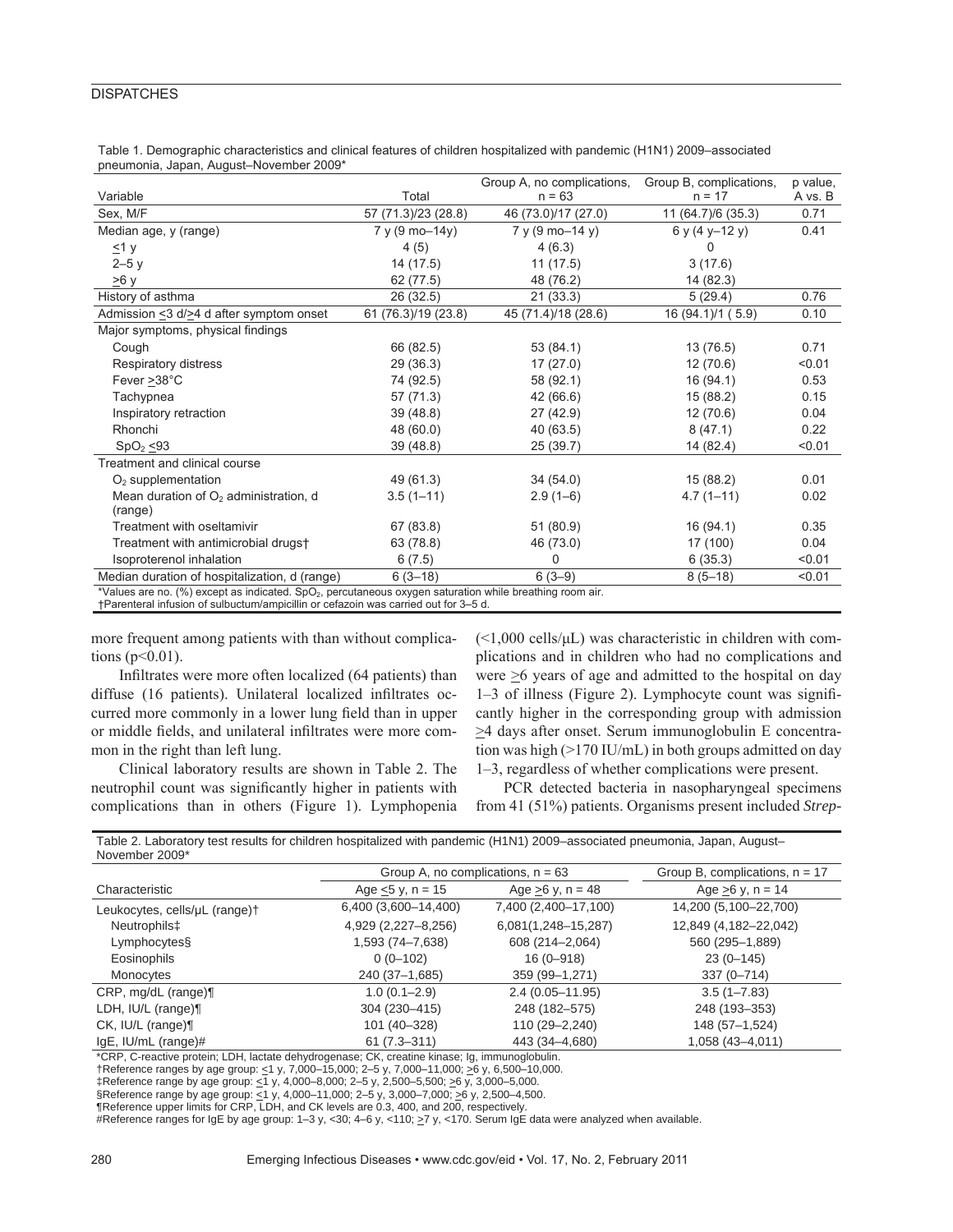

Figure 1. Neutrophil counts (cells/μL) in blood samples from 5 groups: patients with complications, patients  $\geq 6$  years of age without complications who had early or late hospital admission, and patients <5 years of age without complications who had early or late hospital admission. Data were analyzed by using box-and-whisker plots. Lower limit, median, and upper limit shown within each box correspond to the 25%, 50%, and 75% percentile, respectively; half of the patients considered fall within each box. Dotted lines extending from each box represent 1.5× the quartile deviation. Open red circles, outlying cases; closed diamonds, medians; horizontal bars, means.

*tococcus pneumoniae* (25 patients), *Haemophilus influenzae* (28), and *Mycoplasma pneumoniae* and *S. pyogenes* (1 each); some patients had multiple organisms. In addition, rhinovirus was detected in 2 patients and enterovirus in 1.

Forty-nine (61%) patients required oxygen administration (mean duration 3.5 days) (Table 1). Oxygen supplementation was provided significantly more often to children who had than who did not have complications (15 [88%] vs. 34 [54%]; p<0.05). A total of 67 (84%) patients received oseltamivir, and 63 (79%) received antimicrobial drugs. Median time from onset of symptoms to initiation of oseltamivir treatment (4 mg/kg/d for 5 days) based on 20 applicable patients was 2 days, showing no differences between groups. Isoproterenol inhalation was needed only for patients with complications. In 1 patient who had an asthma attack, plastic bronchitis developed and the patient required invasive mechanical ventilation for 5 days.

All children recovered, with a median hospital stay of 6 days (Table 1). Hospitalization was longer for patients with than without complications (median 8 days vs. 6 days; p<0.01).

Our study has several limitations. Our PCR data from nasopharyngeal swabs cannot distinguish pathogens from colonizing organisms and cannot reliably guide decisions regarding antimicrobial drug treatment. Various reports have described invasive secondary bacterial infection with *Staphylococcus aureus* diagnosed from lower respiratory tract or blood specimens (*7,8*); such cultures were not obtained from all of the patients in our study. Moreover, pneumonia may have been underdiagnosed in our patients considering limited sensitivity of chest radiography compared with computed tomography (*9*).

#### **Conclusions**

Pediatricians should be aware that early diagnosis of influenza can enable prompt antiviral treatment of severe illness. All Japanese citizens have ready access to medical institutions through the national health insurance system. On November 13, 2009, the Japan Pediatric Society reported surveillance data concerning 60 pandemic (H1N1) 2009–associated deaths in children (*10*). Main causes of death were sudden death and rapidly progressive severe pneumonia. Testing practices, access, and policies regarding early administration of antiviral agents have protected many children from life-threatening pandemic (H1N1) 2009.

This work was supported by a fourth fellowship from the Japanese Society for Pediatric Infectious Diseases (M.H.) and by a grant from the Kawano Masanori Memorial Foundation for Promotion of Pediatrics (T.T.).



Figure 2. Lymphocyte counts (cells/μL) in blood samples from 5 groups (patients with complications, patients  $\geq 6$  years of age without complications who had early or late hospital admission, and patients <5 years of age without complications who had early or late hospitalization). Data were analyzed by using box-and-whisker plots. Lower limit, median, and upper limit shown within each box correspond to the 25%, 50%, and 75% percentile, respectively; half of the patients considered fall within each box. Dotted lines extending from each box represent 1.5× the quartile deviation. Open red circles, outlying cases; closed diamonds, medians; horizontal bars, means.